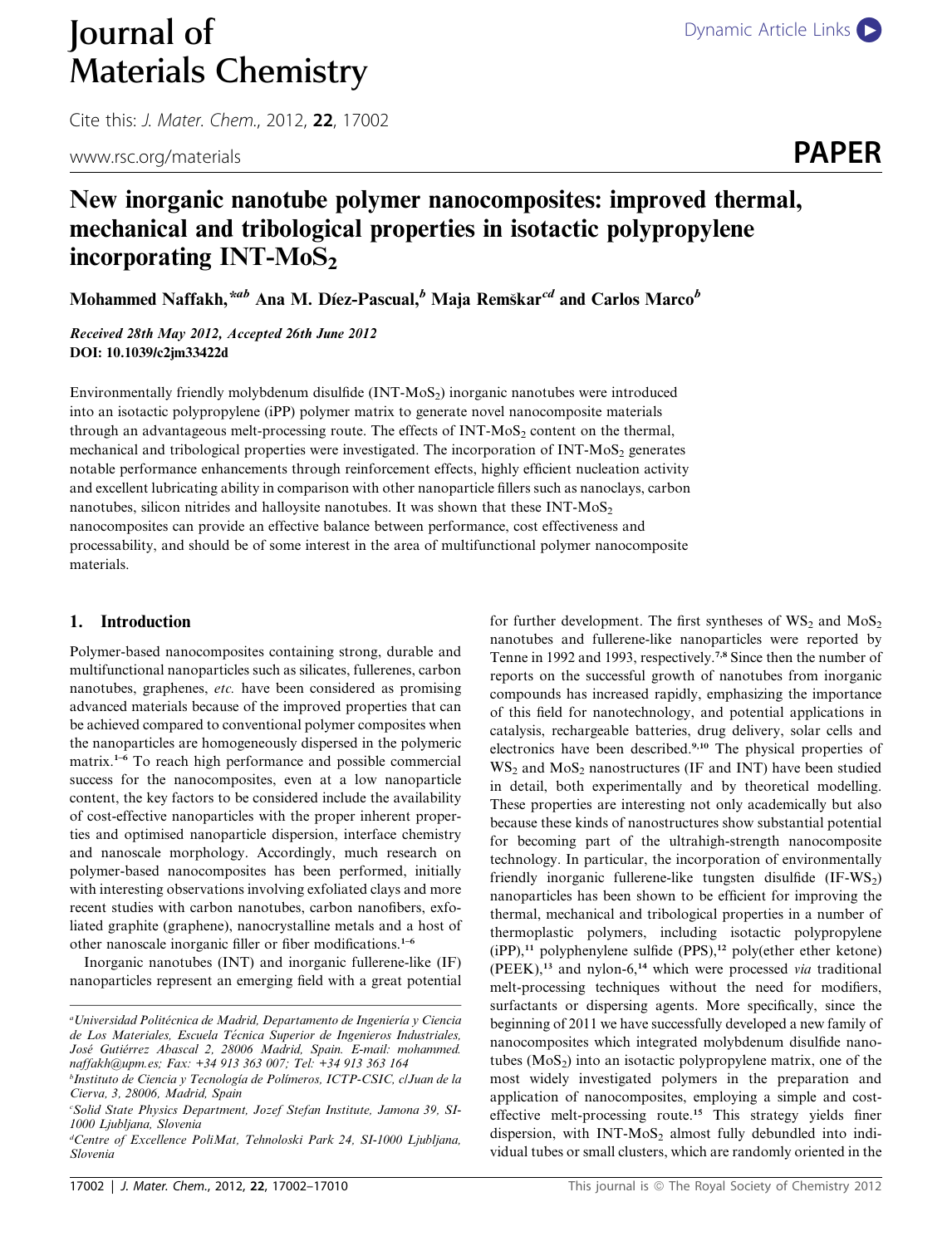$iPP$  matrix. The minimum diameter of INT-MoS<sub>2</sub> was about 80 nm and they were 200  $\mu$ m in length.<sup>15</sup> Successful dispersions of  $INT-MoS<sub>2</sub>$  have been demonstrated by a remarkable improvement in the thermal stability, crystallization processes and dynamic-mechanical properties of iPP.15–17 Another kind of highly studied system is polymer-based nanocomposites containing  $INT-WS<sub>2</sub>$  inorganic nanotubes that are now commercially produced in bulk quantities (http://www.apnano.com).<sup>18</sup> Taking advantage of this achievement, high-performance materials with different morphologies, such as epoxy/INT-WS<sub>2</sub> and  $PMMA/INT-WS<sub>2</sub>$  nanofibers, have been successfully developed.19,20 In particular, the enhancement reported in stiffness and toughness of PMMA fiber meshes with  $INT-WS<sub>2</sub>$  predicts their potential usage as high energy transparent materials with adjustable polarizability and dielectric constants.<sup>20</sup>

The present work is focused on the analysis of the influence of  $INT-MoS<sub>2</sub>$  loading on the structure–property–performance relationship of iPP/INT- $MoS<sub>2</sub>$  nanocomposites. In particular, the processability and dispersion of INT-MoS<sub>2</sub> were considered when evaluating thermal, tribological and mechanical response and performance of these new formulations in comparison with those previously reported in other iPP nanocomposite systems.

### 2. Experimental section

#### 2.1. Materials and methods

The polypropylene (PP) used as the matrix was a commercial isotactic homopolymer provided by REPSOL, with a polydispersity of 4.77, an isotacticity of 95% and a viscosity average molecular weight of 179 000 g mol<sup>-1</sup>. MoS<sub>2</sub> nanotubes provided by NANOTUL (Slovenia) have been synthesized from  $Mo<sub>6</sub>S<sub>2</sub>I<sub>8</sub>$ nanowires, which have been sulphurized at 1023 K in flowing Ar gas containing  $1\%$  of H<sub>2</sub>S and  $1\%$  of H<sub>2</sub>.<sup>21</sup> X-ray fluorescence analysis revealed  $MoS<sub>2</sub>$  (99.9%) with some traces of iodine (200 ppm). The kinetics of the sulphurization process, especially temperature and the reaction rate, determine the morphology of the final product. Nanotubes grow in a very wide range of sizes depending on the local conditions in the growing tube. In diameter they size between a few tens and a few hundred nm, while in lengths from a few micrometers up to several millimetres. A slow release of iodine leads to formation of nanotubes composed of several coaxial cylinders showing a high concentration of structural defects.<sup>22</sup> Difference in the mass density between  $Mo<sub>6</sub>S<sub>2</sub>I<sub>8</sub>$  and  $MoS<sub>2</sub>$  compounds leads to a creation of an empty space inside the  $MoS<sub>2</sub>$  nanotubes (Fig. 1a).<sup>15</sup> The surface structure mode shows corrugations along the nanotubes axis (Fig. 1b), which are explained by the lamellar structure of the starting material.<sup>23</sup> Several concentrations of INT-MoS<sub>2</sub> (0.1, 0.5) and  $1 \text{ wt\%}$  were introduced in the iPP matrix by melt-mixing using a micro-extruder (Thermo-Haake Minilab system) operated at 210 °C with a rotor speed of 150 rpm for 15 min.

#### 2.2. Characterization techniques

The surface structure of  $MoS<sub>2</sub>$  nanotubes was studied with a commercial scanning tunneling microscope-STM (VT-AFM, Omicron) under ultrahigh vacuum conditions at  $10^{-10}$  mbar and at room temperature. A chemically etched tungsten tip was used as the STM probe. Tensile and flexural properties were measured



Fig. 1 (a) HRTEM and (b) STM images of the surface structure of  $MoS<sub>2</sub>$  nanotubes ( $U<sub>T</sub> = 0.5$  V;  $I<sub>T</sub> = 0.5$  nA).

with an INSTRON 4204 mechanical tester at room temperature and  $50 \pm 5\%$  relative humidity, using a crosshead speed of 1 mm  $min^{-1}$  and a load cell of 1 kN. Tensile specimens (Type V) and rectangular flexural bars were employed according to UNE-EN ISO 527-1 and 178 standards, respectively. All the samples were conditioned for 24 h before the measurements. The data reported are the average of the results for 5 specimens. Charpy notched impact strength measurements were carried out using a CEAST Fractovis dart impact tester. A hammer mass of 1.096 kg impacted at a constant velocity of  $3.60 \text{ ms}^{-1}$  and an energy of 7.10 J on notched specimen bars of length  $=$  33 mm, width  $=$ 10 mm, and thickness  $=$  3 mm, with a V-shape notch of tip radius  $= 0.25$  mm and depth  $= 2$  mm, as described in the UNE-EN ISO 179 standard. Measurements were performed at  $23 \pm 2$  °C and  $50 \pm 5$ % relative humidity. The data presented correspond to the average value of at least 6 test specimens. Tribological properties were measured with a Microtest MT 400- 98 pin-on-disk testing machine, using a 6 mm diameter 100Cr6 steel ball-like pattern slide. Tests were carried out under a constant loading of 5 N at a rotation speed of 375 rpm. The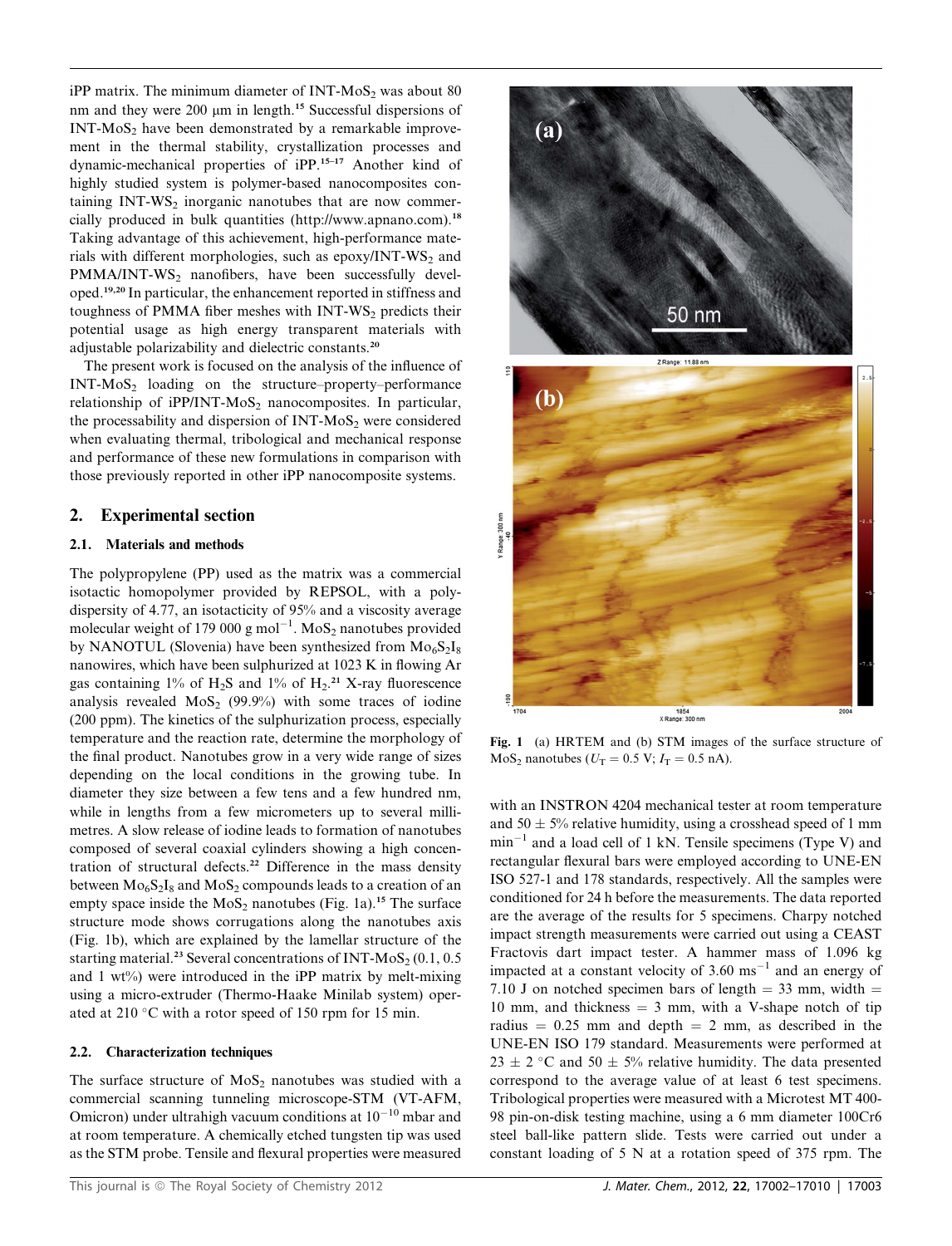equipment was placed in an isolated box to control the atmospheric conditions, and the experiments were performed in air at a temperature of  $24 \pm 2$  °C and a relative humidity of  $22 \pm 2\%$ . The wear experienced by the flat substrate was determined through the measurement of the wear–track profile by using a profilometer with a resolution of  $\sim 10$  nm. Each tribological test was repeated three times to report an average value. The surface free energy of the polymeric films was evaluated through contact angle measurements using the sessile drop method. Experiments were carried out at room temperature using a Krüss G10 contact angle measurement system. Two liquids with different polarity were used to measure the static contact angle: water ( $\gamma = 72.8$ ) mN m<sup>-1</sup>) and diiodomethane ( $\gamma = 50.8$  mN m<sup>-1</sup>). The angles were measured by dropping with a syringe ten drops ( $\sim$ 0.5 µl) of each liquid on different positions of the solid surface. The image of the drop was captured by a video camera connected to a computer, and the image was analyzed to calculate the contact angle. Subsequently, the surface energy of the sample was determined using the Owens–Wendt–Rabel–Kaelble method.<sup>24</sup>

$$
(1 + \cos \theta)\sigma_1 = 2(\sigma_s^d \sigma_1^d)^{1/2} + 2(\sigma_s^p \sigma_1^p)^{1/2}
$$
 (1)

where  $\theta$  is the measured contact angle,  $\sigma_1$  is the total surface energy of the liquid in contact with the solid,  $\sigma_1^d$  and  $\sigma_1^p$  are the dispersion and polar components of the liquid, respectively:  $\sigma_2^c$ dispersion and polar components of the liquid, respectively;  $\sigma_s^{\rm d}$ and  $\sigma_s^p$  are the dispersion and polar components of the solid surface. Taking into account the surface energies of the liquids surface. Taking into account the surface energies of the liquids used for contact angle tests (water:  $\sigma_l^p = 51.0$  mN m<sup>-1</sup>;  $\sigma_l^d = 21.8$  mN m<sup>-1</sup>; diodimethane:  $\sigma_l^p = 2.3$  mN m<sup>-1</sup>;  $\sigma_l^d = 48.5$ 21.8 mN m<sup>-1</sup>; diiodimethane:  $\sigma_l^p = 2.3$  mN m<sup>-1</sup>;  $\sigma_l^d = 48.5$ <br>mN m<sup>-1</sup>), the surface energy of the solid was obtained according  $mN m^{-1}$ ), the surface energy of the solid was obtained according to the above equation. The thermal behaviour of  $iPP/INT-MoS<sub>2</sub>$ nanocomposites was characterized using thermogravimetric analysis (TGA) and differential scanning calorimetry (DSC). A detailed description of the characterization techniques is given in a previous work.<sup>15</sup>

#### 3. Results and discussion

#### 3.1. Crystallization and thermal stability

Recently iPP nanocomposites consisting nanoparticle fillers have attracted great attention due to their scientific and technological importance. Compared with conventional iPP composites iPP nanocomposites usually exhibit markedly different processability and performance that are significantly affected by the crystallization of the iPP matrix. Incorporating well-dispersed nanoparticles like  $INT-MoS<sub>2</sub>$  into iPP can modify the crystallization behavior.<sup>15</sup> Generally the nanoparticles influence the crystallization process of iPP by acting as heterogeneous nuclei leading to increases in the nucleation and crystallization rates. As a result increased crystallization temperatures and finer spherulites are observed. Table 1 summarizes the findings of several studies on the nucleating efficiency (NE) of nanoreinforcing fillers with different morphologies such as tubular, spherical and laminarlike particles on the crystallization of the PP matrix. It is important to note that the  $INT-MoS<sub>2</sub>$  and  $IF-WS<sub>2</sub>$  nanoparticles<sup>11</sup> are about 5 times heavier than other reported nanofillers (e.g., HNTs, CNTs, nanoclay), hence the ideal comparison should be done in vol%, taking into account the specific gravity of each nanofiller. However, in this study we have

selected the wt% parameter to make the comparison easier, since it was employed in all the cited references. The NE values are calculated according to the procedure of Lotz and co-workers<sup>25,26</sup> using the crystallization peak temperatures  $(T_p)$  of the virgin and best nucleated iPP attainable *via* self-nucleation ( $T_p = 140$  °C (ref. 27)). In this situation  $NE = 0$  for a non-nucleating action and  $NE = 100$  for optimum efficiency. For example, to make a simple comparison, the data observed for a fixed concentration of nanofillers, i.e. 1 wt%, clearly indicate that the INT-MoS<sub>2</sub> is an effective nucleating agent for the crystallization of iPP. The value of NE  $\sim$ 30% obtained for INT-MoS<sub>2</sub> is noticeably higher than the value of 24% recently observed for other inorganic nanotubes (halloysites) that have been reported as promising candidates for the preparation of new structural and functional materials.<sup>28</sup> Clearly, the NE value for INT-MoS<sub>2</sub> far exceeds the values observed for montmorillonite nanoclay<sup>29</sup> and rod-Si<sub>3</sub>N<sub>4</sub>,<sup>30</sup> and is comparable to that observed for MWCNTs.<sup>31</sup> However, the nucleation efficiency of INT-MoS<sub>2</sub> is significantly lower in comparison to the value of 40% observed for inorganic fullerenelike WS<sub>2</sub> nanoparticles at 1 wt%.<sup>11</sup> Differences in NE are generally related to various factors such as the ability to form the critical nucleus, which may be favoured in the presence of  $IF-WS<sub>2</sub>$ , and the variation of intrinsic parameters of the nanofillers such as surface energy and roughness and crystalline structure (e.g. in IF-WS<sub>2</sub> the presence of a crystalline diffraction peak in WAXS at  $2\theta = 14^{\circ}$ , corresponding to 0.614 nm, a spacing similar to that of the 110 peak in iPP appears to favour the epitaxial crystallization of the iPP matrix $11$ .

Besides the improved crystallization rate of iPP,  $INT-MoS<sub>2</sub>$ can also alter its thermal stability, and the influence of  $INT-MoS<sub>2</sub>$  on the degradation behavior of PP has been evaluated by TGA. As an example, the characteristic weight loss temperatures for the PP nanocomposites in nitrogen are summarized in Table 1. The data reveal that the concentration of non-modified INT- $MoS<sub>2</sub>$  has a dramatic effect on the thermal stability of the iPP nanocomposites. The temperature at 10% weight loss  $(T_{10})$  of iPP/INT-MoS<sub>2</sub> (1 wt<sup>o</sup>/<sub>0</sub>) is almost 60 °C higher than that of neat iPP, suggesting that  $INT-MoS<sub>2</sub>$  has outstanding properties for improving the thermal stability at a low nanofiller content. As a comparison, approximately the same increment was observed for iPP nanocomposites filled with 10 wt % of modified HNTs (silane). In the case of iPP/HNTs the thermal stability and flame-retardant effects are believed to result from the hollow tubular structure of HNTs, the barriers for heat and mass transport and the presence of iron in the HNTs.<sup>32</sup>

Similarly, the incorporation of CNTs can also lead to improvement in the thermal stability of iPP, although this is generally limited with pristine MWCNTs (1 wt%) to increments of around 10  $\degree$ C,<sup>33</sup> and the application of more sophisticated incorporation methods such as nanotube functionalization or the use of surfactants or interfacial agents is required. In some cases a further improvement can be observed, for example, the decomposition temperature  $(T_{10})$  of a PP/MA-g-PP/diamine– MWCNTs composite was increased by 50  $\degree$ C compared to that of iPP.<sup>34</sup> The significant increase in thermal stability of PP/MAg-PP/diamine–MWCNT composite was attributed to chemical adsorption of MA-g-PP on the diamine–MWCNT surfaces as well as physical adsorption. Marosfói et al.<sup>35</sup> also reported that the thermal stabilization effect of carbon nanotubes could be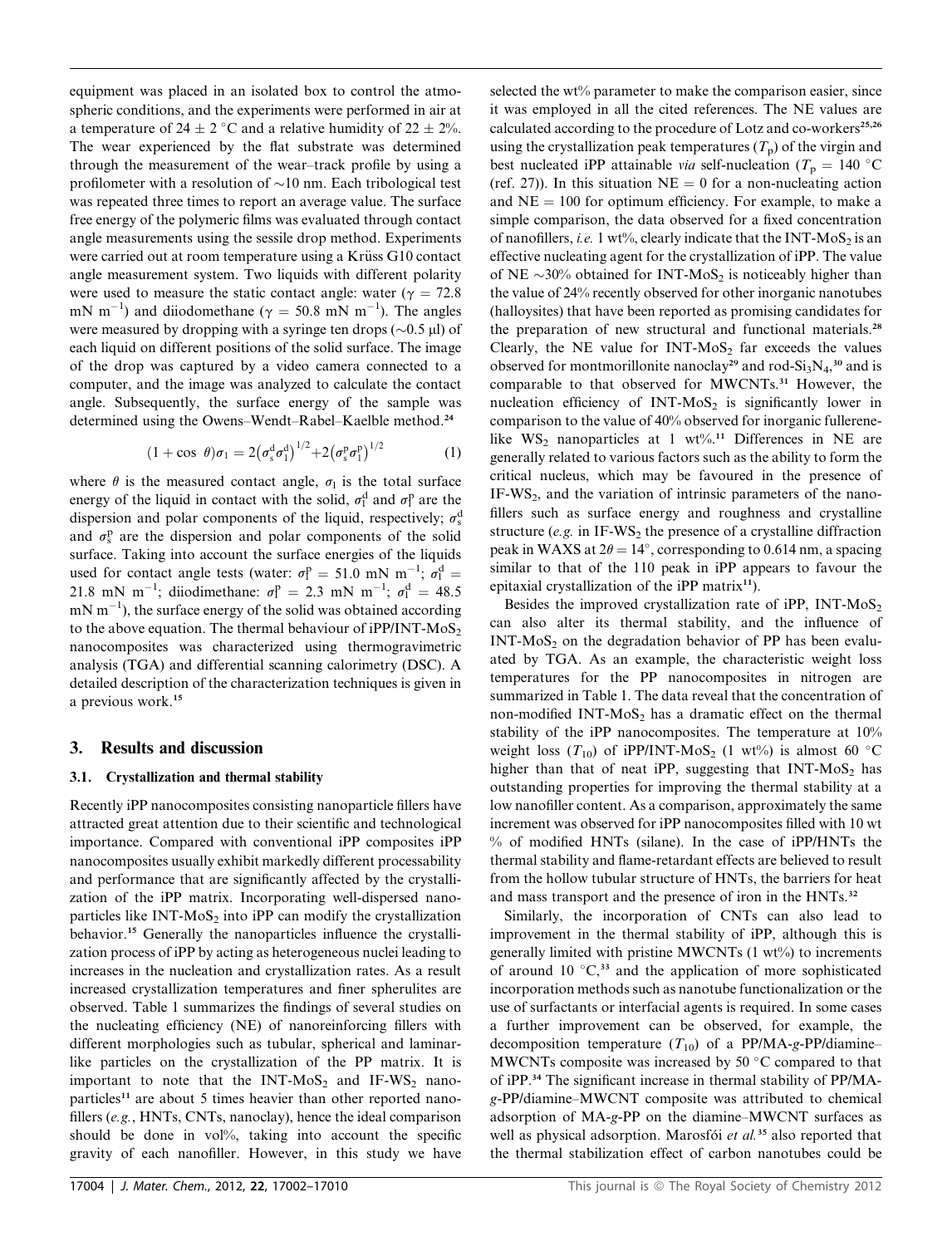Table 1 Crystallization, nucleation data and thermal stability for iPP nanocomposites using nanoreinforcing fillers with different morphologies (e.g. tubular, spherical and laminar-like particles) taken from the literature.  $T_p$  = crystallization peak temperature, NE = nucleating efficiency,  $T_{10}$  = degradation temperature for 10% weight loss,  $\Delta T_{10}$  = thermal stability increment of  $T_{10}$  compared to value for neat iPP

| $\mathbf{0}$<br>$PP/INT-MoS2$<br>107.1<br>383<br>$\boldsymbol{0}$<br>$\boldsymbol{0}$<br>0.1<br>111<br>12<br>437<br>54<br>30<br>59<br>117.1<br>442<br>0.5<br>59<br>117.2<br>31<br>442<br>1<br>PP/HNTs <sup>28,32</sup><br>400<br>$\boldsymbol{0}$<br>$\boldsymbol{0}$<br>116.1<br>$\mathbf{0}$<br>1<br>120<br>16<br>5<br>37<br>125<br>60<br>10<br>42<br>460<br>126.1<br>54<br>20<br>128.9<br>46<br>30<br>129.9<br>58<br>446<br>PP/CNTs (MWNTs) <sup>31,34</sup><br>$\mathbf{0}$<br>112<br>$\mathbf{0}$<br>356<br>$\boldsymbol{0}$<br>0.1<br>119.6<br>27<br>0.25<br>120.4<br>30<br>0.5<br>38<br>122.7<br>122<br>36<br>1<br>50<br>$\overline{2}$<br>406<br>PP/rod-Si <sub>3</sub> $N_4$ <sup>30</sup><br>$\boldsymbol{0}$<br>110<br>$\boldsymbol{0}$<br>1<br>7<br>112<br>$\overline{c}$<br>113<br>10<br>PP/Nanoclay (MMT) <sup>29,38,39</sup><br>$\overline{0}$<br>110<br>$\mathbf{0}$<br>$\overline{0}$<br>3<br>17.8<br>90<br>115<br>$PP/IF-WS2$ <sup>11</sup><br>$\overline{0}$<br>108.2<br>$\mathbf{0}$<br>395<br>0<br>118<br>31<br>0.1<br>406<br>11<br>121.2<br>41<br>409<br>1<br>14<br>$\overline{2}$<br>127.2<br>60<br>410<br>15<br>$\overline{4}$<br>128.7<br>65<br>27<br>422<br>8<br>130.3<br>70<br>439<br>44 | Nanocomposites | Nanofiller<br>content $(wt\%)$ | $T_{\rm p}$<br>$(^\circ C)$ | NE<br>$(\%)$ | $T_{10}$<br>$(^\circ C)$ | $\Delta T_{10}$<br>$(^\circ C)$ |
|---------------------------------------------------------------------------------------------------------------------------------------------------------------------------------------------------------------------------------------------------------------------------------------------------------------------------------------------------------------------------------------------------------------------------------------------------------------------------------------------------------------------------------------------------------------------------------------------------------------------------------------------------------------------------------------------------------------------------------------------------------------------------------------------------------------------------------------------------------------------------------------------------------------------------------------------------------------------------------------------------------------------------------------------------------------------------------------------------------------------------------------------------------------------------------------------------------------------|----------------|--------------------------------|-----------------------------|--------------|--------------------------|---------------------------------|
|                                                                                                                                                                                                                                                                                                                                                                                                                                                                                                                                                                                                                                                                                                                                                                                                                                                                                                                                                                                                                                                                                                                                                                                                                     |                |                                |                             |              |                          |                                 |
|                                                                                                                                                                                                                                                                                                                                                                                                                                                                                                                                                                                                                                                                                                                                                                                                                                                                                                                                                                                                                                                                                                                                                                                                                     |                |                                |                             |              |                          |                                 |
|                                                                                                                                                                                                                                                                                                                                                                                                                                                                                                                                                                                                                                                                                                                                                                                                                                                                                                                                                                                                                                                                                                                                                                                                                     |                |                                |                             |              |                          |                                 |
|                                                                                                                                                                                                                                                                                                                                                                                                                                                                                                                                                                                                                                                                                                                                                                                                                                                                                                                                                                                                                                                                                                                                                                                                                     |                |                                |                             |              |                          |                                 |
|                                                                                                                                                                                                                                                                                                                                                                                                                                                                                                                                                                                                                                                                                                                                                                                                                                                                                                                                                                                                                                                                                                                                                                                                                     |                |                                |                             |              |                          |                                 |
|                                                                                                                                                                                                                                                                                                                                                                                                                                                                                                                                                                                                                                                                                                                                                                                                                                                                                                                                                                                                                                                                                                                                                                                                                     |                |                                |                             |              |                          |                                 |
|                                                                                                                                                                                                                                                                                                                                                                                                                                                                                                                                                                                                                                                                                                                                                                                                                                                                                                                                                                                                                                                                                                                                                                                                                     |                |                                |                             |              |                          |                                 |
|                                                                                                                                                                                                                                                                                                                                                                                                                                                                                                                                                                                                                                                                                                                                                                                                                                                                                                                                                                                                                                                                                                                                                                                                                     |                |                                |                             |              |                          |                                 |
|                                                                                                                                                                                                                                                                                                                                                                                                                                                                                                                                                                                                                                                                                                                                                                                                                                                                                                                                                                                                                                                                                                                                                                                                                     |                |                                |                             |              |                          |                                 |
|                                                                                                                                                                                                                                                                                                                                                                                                                                                                                                                                                                                                                                                                                                                                                                                                                                                                                                                                                                                                                                                                                                                                                                                                                     |                |                                |                             |              |                          |                                 |
|                                                                                                                                                                                                                                                                                                                                                                                                                                                                                                                                                                                                                                                                                                                                                                                                                                                                                                                                                                                                                                                                                                                                                                                                                     |                |                                |                             |              |                          |                                 |
|                                                                                                                                                                                                                                                                                                                                                                                                                                                                                                                                                                                                                                                                                                                                                                                                                                                                                                                                                                                                                                                                                                                                                                                                                     |                |                                |                             |              |                          |                                 |
|                                                                                                                                                                                                                                                                                                                                                                                                                                                                                                                                                                                                                                                                                                                                                                                                                                                                                                                                                                                                                                                                                                                                                                                                                     |                |                                |                             |              |                          |                                 |
|                                                                                                                                                                                                                                                                                                                                                                                                                                                                                                                                                                                                                                                                                                                                                                                                                                                                                                                                                                                                                                                                                                                                                                                                                     |                |                                |                             |              |                          |                                 |
|                                                                                                                                                                                                                                                                                                                                                                                                                                                                                                                                                                                                                                                                                                                                                                                                                                                                                                                                                                                                                                                                                                                                                                                                                     |                |                                |                             |              |                          |                                 |
|                                                                                                                                                                                                                                                                                                                                                                                                                                                                                                                                                                                                                                                                                                                                                                                                                                                                                                                                                                                                                                                                                                                                                                                                                     |                |                                |                             |              |                          |                                 |
|                                                                                                                                                                                                                                                                                                                                                                                                                                                                                                                                                                                                                                                                                                                                                                                                                                                                                                                                                                                                                                                                                                                                                                                                                     |                |                                |                             |              |                          |                                 |
|                                                                                                                                                                                                                                                                                                                                                                                                                                                                                                                                                                                                                                                                                                                                                                                                                                                                                                                                                                                                                                                                                                                                                                                                                     |                |                                |                             |              |                          |                                 |
|                                                                                                                                                                                                                                                                                                                                                                                                                                                                                                                                                                                                                                                                                                                                                                                                                                                                                                                                                                                                                                                                                                                                                                                                                     |                |                                |                             |              |                          |                                 |
|                                                                                                                                                                                                                                                                                                                                                                                                                                                                                                                                                                                                                                                                                                                                                                                                                                                                                                                                                                                                                                                                                                                                                                                                                     |                |                                |                             |              |                          |                                 |
|                                                                                                                                                                                                                                                                                                                                                                                                                                                                                                                                                                                                                                                                                                                                                                                                                                                                                                                                                                                                                                                                                                                                                                                                                     |                |                                |                             |              |                          |                                 |
|                                                                                                                                                                                                                                                                                                                                                                                                                                                                                                                                                                                                                                                                                                                                                                                                                                                                                                                                                                                                                                                                                                                                                                                                                     |                |                                |                             |              |                          |                                 |
|                                                                                                                                                                                                                                                                                                                                                                                                                                                                                                                                                                                                                                                                                                                                                                                                                                                                                                                                                                                                                                                                                                                                                                                                                     |                |                                |                             |              |                          |                                 |
|                                                                                                                                                                                                                                                                                                                                                                                                                                                                                                                                                                                                                                                                                                                                                                                                                                                                                                                                                                                                                                                                                                                                                                                                                     |                |                                |                             |              |                          |                                 |
|                                                                                                                                                                                                                                                                                                                                                                                                                                                                                                                                                                                                                                                                                                                                                                                                                                                                                                                                                                                                                                                                                                                                                                                                                     |                |                                |                             |              |                          |                                 |
|                                                                                                                                                                                                                                                                                                                                                                                                                                                                                                                                                                                                                                                                                                                                                                                                                                                                                                                                                                                                                                                                                                                                                                                                                     |                |                                |                             |              |                          |                                 |
|                                                                                                                                                                                                                                                                                                                                                                                                                                                                                                                                                                                                                                                                                                                                                                                                                                                                                                                                                                                                                                                                                                                                                                                                                     |                |                                |                             |              |                          |                                 |

attributed to increased interfacial interactions between the nanoparticles and iPP that leads to an increase in the activation energy for degradation.

Layered silicates such as montmorillonite (MMT) also have similar effects on the thermal stability of the polymer matrix and in this case the degree of dispersion of the clay (intercalatedexfoliated) as well as the clay modifier employed can also have important effects on the thermal decomposition of polymers.<sup>36</sup> Due to the characteristic layered structure in the polymer matrix and the nanoscopic dimensions of the filler particles, several effects have been observed that can explain the changes in the thermal properties, both improvement and acceleration.<sup>37</sup> The level of surface activity may be directly influenced by the mechanical interfacial adhesion or thermal stability of the organic compound used to modify MMT. In particular, Sharma and Nayak<sup>38</sup> have reported that the formation of iPP nanocomposites depends on the type of surfactant, polarity of the surfactant, its nature (olefinic/nonolefinic) and processing conditions. In this study, two different surfactants were used with different intergallery spacing. p-Aminobenzoic acid showed higher mechanical and thermal properties because of the favourable interface between the nanoclay and the matrix, exhibiting higher d-spacing or swelling leading to a higher diffusion of polymeric chains into the galleries of silicate layers, and crystallite formation outside the silicate layer, a phenomenon that was pronounced in the case of p-aminobenzoic when compared to octadecylamine. With further addition of 20 wt% PP-g-MA to the nanocomposites the aggregates disappeared and

the nanoclays were finely dispersed in the PP matrix forming an exfoliated system, which could be the reason for a dramatic improvement in thermal properties corresponding to  $\sim 87$  °C in  $T_{10}$ . In another investigation Sharma et al.<sup>39</sup> showed that clay reinforcement occurs at the nanolevel, and a fully exfoliated nanocomposite system was obtained with 3 wt% C20A containing 20 wt% PP-g-MA that exhibited no difference in polarity between the maleic anhydride modified clay and the matrix. The dramatic improvement in thermal stability was related to the confinement of the single nanoparticles in approximately  $1 \text{ nm}^3$ volume showing the existence of a single nanoparticle effect. Another reason for the excellent performance could be attributed to the formation of carbonaceous silicate char build up on the surface that insulates the underlying material and impedes the escape of volatile products generated during the decomposition. The above postulates for the increase in the thermal stability of around 90 °C explained the formation of exfoliated structure in the presence of PP-g-MA (Table 1).

It is reasonable to propose that the barrier effects of  $INT-MoS<sub>2</sub>$  with tubular structure may somewhat be inferior to those of the aforementioned layered silicate nanofillers. However, the thermal stability of the iPP/INT-MoS<sub>2</sub> (1 wt<sup> $\%$ </sup>) nanocomposites reported here is certainly not inferior to the literature data for the iPP/layered silicate nanocomposites.<sup>4</sup> Therefore it may be concluded that the barrier effects of  $INT-MoS<sub>2</sub>$  are not the primary factor in determining the thermal stability of  $iPP/INT-MoS<sub>2</sub>$  nanocomposites. The thermal stability of the individual components and the nature of the interface of the composites are also crucial factors to obtain nanocomposites with enhanced thermal properties. On the other hand, it is important to point out that the improvements in  $T_{10}$ values of  $iPP/INT-MoS<sub>2</sub>$  nanocomposites are higher than those achieved in iPP/IF-WS<sub>2</sub>, suggesting that the INT-MoS<sub>2</sub> reinforcements are more effective in enhancing the thermal stability of iPP than quasi-spherical IF-WS<sub>2</sub>.<sup>11</sup>

#### 3.2. Mechanical properties

The mechanical properties of iPP, especially the modulus, can be effectively improved using INT-MoS<sub>2</sub>. Fig. 2 shows typical tensile tests of  $iPP/INT-MoS<sub>2</sub>$  nanocomposites, and the average data of Young's modulus (E), tensile strength  $(\sigma_{v})$ , strain at yield  $(\varepsilon_{y})$ , strength at break  $(\sigma_{b})$  and strain at break  $(\varepsilon_{b})$  are collected in Table 2. It can be observed that the addition of  $INT-MoS<sub>2</sub>$ progressively enhances the Young's modulus of the matrix, with increments of 15, 28 and 40% for loading fractions of 0.1, 0.5, 1 wt%, respectively, showing a non-linear growth of the modulus with the filler content, the increase being more pronounced at low loadings. This can be more clearly observed in Fig. 3, which presents the variation of Young's modulus as a function of the INT-MoS<sub>2</sub> content. The improved  $E$  obtained in this work is ascribed to the very uniform dispersion of the  $INT-MoS<sub>2</sub>$  and its high aspect ratio, which results in a larger nanofiller–polymer interfacial area. Qualitatively similar trends were found for the tensile strength, where the increments were around 13, 34 and 41% for the abovementioned nanofiller contents. On the other hand, the incorporation of the inorganic nanotubes leads to a slight decrease in both  $\varepsilon_y$  and  $\varepsilon_b$ . The decrease is considerably more significant for the highest loading tested where the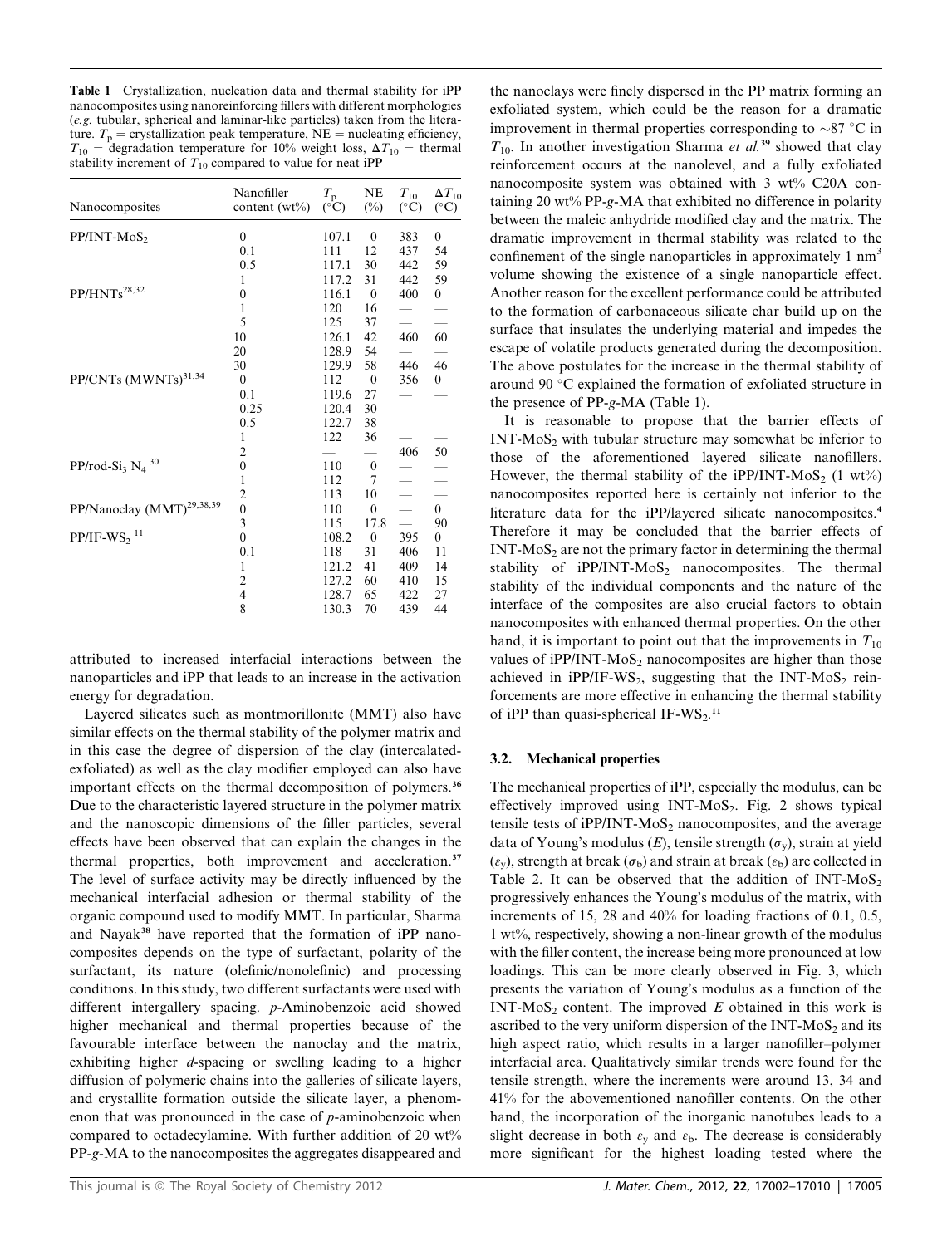

Fig. 2 Tensile properties of iPP versus INT-MoS<sub>2</sub> content: (a) representative stress–strain curves, (b) Young's modulus, (c) tensile strength and (d) strain at break.

reduction in  $\varepsilon_b$  was about 52%. This is a typical behaviour of nanofiller-reinforced polymer composites, since the nanofillers restrict the ductile flow of the matrix, and is in agreement with the results reported by Lopez-Gaxiola et al.<sup>40</sup> for carbon filler reinforced PP composites.

The area under the tensile curve is a measure of the toughness of the system. In these nanocomposites the area increased slightly for very low nanofiller contents and then decreased progressively, the reduction being  $\sim$ 28% for the sample loaded with 1 wt% INT-MoS<sub>2</sub>. This reduction is related to the aforementioned decrease in the ductility of the matrix, and indicates that the addition of high  $INT-MoS<sub>2</sub>$  contents reduces the ability of the material to absorb energy during the deformation process.

Many models can be used to predict the tensile modulus of a two-component composite material. One of the most basic approaches is the Krenchel's rule of mixtures for discontinuous reinforcement:<sup>41</sup>

$$
E_{\rm c} = (\eta E_{\rm f} - E_{\rm m})V_{\rm f} + E_{\rm m} \tag{2}
$$

where  $E_f$  and  $E_m$  are the tensile modulus of the filler and matrix, respectively,  $V_f$  is the filler volume fraction and  $\eta$  is the strengthening efficiency coefficient, which is assumed to be 1/5 for randomly oriented fillers. Taking  $E_f$  as 240 GPa,<sup>42</sup> the values of  $E_c$  for the composites were calculated, and the results are plotted in Fig. 3 (solid line). As can be observed, the experimental results are systematically higher than the theoretical predictions, with differences in the range of 10–13% probably due to the fact that the model underestimates the effect of these nanofillers with a very high aspect ratio. A more accurate prediction can be obtained by the Halpin–Tsai equation,<sup>43</sup> which enables to express

the modulus of the composite in terms of the modulus of the matrix and the reinforcing elements considering their proportions and geometry, and for randomly oriented fillers can be written as:

$$
E_{\rm c} = \left[ \frac{3}{8} \left( \frac{1 + 2s\eta_{\rm L} V_{\rm f}}{1 - \eta_{\rm L} V_{\rm f}} \right) + \frac{5}{8} \left( \frac{1 + 2\eta_{\rm T} V_{\rm f}}{1 - \eta_{\rm T} V_{\rm f}} \right) \right] E_{\rm m}
$$
  

$$
\eta_{\rm L} = \frac{(E_{\rm f}/E_{\rm m}) - 1}{(E_{\rm f}/E_{\rm m}) + 2s}
$$
  

$$
\eta_{\rm T} = \frac{(E_{\rm f}/E_{\rm m}) - 1}{(E_{\rm f}/E_{\rm m}) + 2}
$$
 (3)

where *s* is the aspect ratio of the reinforcement, and the rest of the parameters were described previously. Assuming an average aspect ratio of 2500 for the INT- $MoS<sub>2</sub>$ ,<sup>15</sup> the values predicted by this model were estimated, and are also plotted in Fig. 3 (dashed lines). The results obtained from eqn (3) are in better agreement with the experimental data, with differences <9%. Higher deviations were obtained from the Lewis and Nielsen model<sup>44</sup> (data not shown), which takes into account the aspect ratio, orientation and packing of the fillers. New models could be developed to predict more accurately the modulus of nanofiller reinforced composites at very low volume fractions.

To further assess the reinforcing efficiency of INT-MoS<sub>2</sub>, the flexural properties of the INT-MoS<sub>2</sub> filled iPP nanocomposites were also investigated (Table 3). It appears that addition of  $MoS<sub>2</sub>$ inorganic nanotubes leads to an improvement in the flexural modulus and strength of iPP. The addition of increasing contents of INT-MoS<sub>2</sub> causes a gradual enhancement in the flexural modulus (Fig. 4), following similar trends to those described for the Young's modulus, and with increments in the range of 13– 29% for the loading fractions studied, slightly lower than those attained for the Young's modulus. Significant enhancements were also observed for the flexural strength, which increased by about 23% at 1 wt% loading. All these results corroborate the good dispersion of the INT-MoS<sub>2</sub> within the iPP matrix.

The study of the effect of  $INT-MoS<sub>2</sub>$  loading on the Charpy notched impact strength of  $iPP/INT-MoS<sub>2</sub>$  nanocomposites was carried out at room temperature to obtain more information about the toughness of the nanocomposites, and the results are also collected in Table 3. The incorporation of 0.1 and 0.5 wt% INT-MoS<sub>2</sub> increases the impact strength of iPP ( $\sim$ 3.5 kJ m<sup>-2</sup>) by 16 and 9%, respectively, whilst higher loadings lead to a slight decrease in toughness (*i.e.*  $\sim 8\%$  at 1 wt% content) (Fig. 5). This dependence of the impact strength on the nanofiller content is in agreement with the analysis of the areas under the tensile curves. The toughness of these nanocomposites improved noticeably at

Table 2 Mechanical parameters derived from the room temperature tensile tests of iPP/INT-MoS<sub>2</sub> nanocomposites. E: Young's modulus,  $\sigma_{\rm v}$ : tensile strength at yield,  $\varepsilon_{\rm v}$ : strain at yield,  $\sigma_{\rm b}$ : tensile strength at break,  $\varepsilon_{\rm b}$ : strain at break, A: area under the curve

| $INT-MoS2 content (wt0)$ | Tensile tests   |                        |                           |                        |                           |               |  |
|--------------------------|-----------------|------------------------|---------------------------|------------------------|---------------------------|---------------|--|
|                          | E(GPa)          | $\sigma_{\rm v}$ (MPa) | $\varepsilon_{\rm v}$ (%) | $\sigma_{\rm b}$ (MPa) | $\varepsilon_{\rm b}$ (%) | $A$ (a.u.)    |  |
| 0                        | $1.27 + 0.03$   | $41.2 + 1$             | $10 + 0.3$                | $26.1 + 1$             | $39.9 + 0.8$              | $1278 \pm 62$ |  |
| 0.1                      | $1.46 + 0.06$   | $46.7 + 2$             | $8.3 + 0.2$               | $27.2 + 1$             | $36.4 + 0.5$              | $1285 \pm 35$ |  |
| $0.5^{\circ}$            | $1.63 + 0.08$   | $55.2 + 2$             | $6.7 + 0.3$               | $28.4 + 1$             | $32.8 + 0.6$              | $1180 \pm 46$ |  |
|                          | $1.78 \pm 0.05$ | $57.9 + 1$             | $7.4 + 0.1$               | $45.5 + 2$             | $19.3 + 0.5$              | $914 \pm 58$  |  |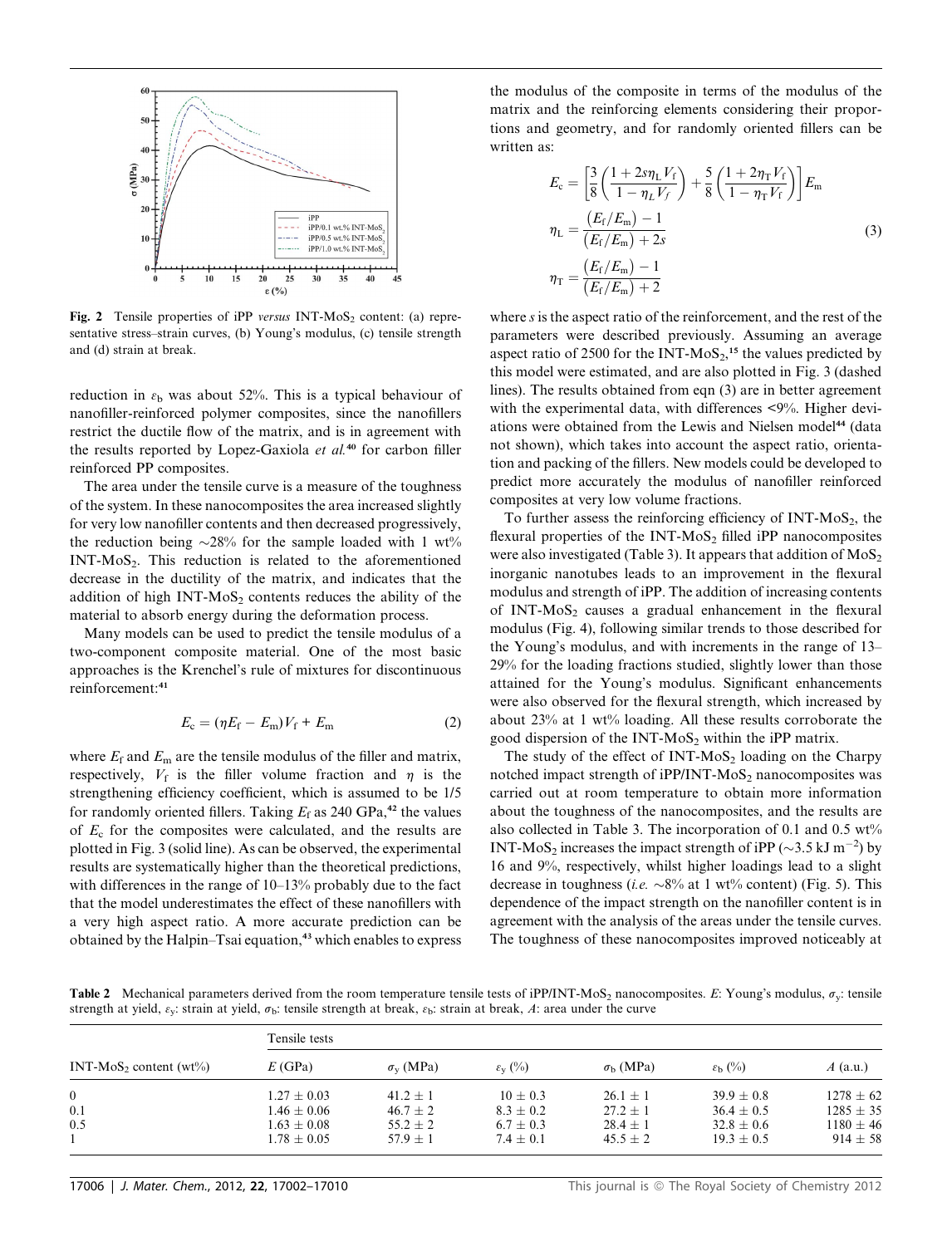

Fig. 3 Experimental and theoretical predictions of the Young's modulus  $(E)$  as a function of the INT-MoS<sub>2</sub> content.

Table 3 Mechanical parameters derived from the flexural and Charpy impact tests of iPP/MoS<sub>2</sub> nanocomposites.  $E_f$ : flexural modulus,  $\sigma_{fm}$ : flexural strength,  $F$ : impact force and  $E_{\text{chary}}$ : impact strength

| $INT-MoS2$<br>content $(wt\%)$ $E_f$ (GPa) | Flexural tests                                                                         |                                | Charpy impact tests                    |                                                                             |  |
|--------------------------------------------|----------------------------------------------------------------------------------------|--------------------------------|----------------------------------------|-----------------------------------------------------------------------------|--|
|                                            |                                                                                        | $\sigma_{\rm fm}$ (MPa) $F(N)$ |                                        | $E_{\rm{chary}}$ (kJ m <sup>-2</sup> )                                      |  |
| $\theta$<br>0.1<br>0.5<br>$\mathbf{1}$     | $1.68 + 0.12$ 53.9 + 2<br>$1.90 + 0.11$ $59.8 + 2$<br>$2.09 \pm 0.16$<br>$2.17 + 0.14$ | $64.6 + 3$<br>$662 + 2$        | $430 + 20$<br>$550 + 30$<br>$470 + 50$ | $3.48 + 0.22$<br>$4.02 \pm 0.28$<br>$3.81 + 0.19$<br>$410 + 20$ 3.24 + 0.25 |  |



Fig. 4 Flexural properties of iPP versus INT-MoS<sub>2</sub> content.



Fig. 5 Charpy impact strength ( $E_{\text{chary}}$ ) of iPP versus INT-MoS<sub>2</sub> content.

very low  $INT-MoS<sub>2</sub>$  contents, probably due to the better dispersion and distribution of INT-MoS<sub>2</sub> in the iPP matrix. In addition, the large aspect ratio of the inorganic nanotubes can lead to a complex matrix–filler interaction during nanotube bridging, breaking and pullout, which is likely to promote the local plastic deformation of the matrix.

It is also interesting to compare the reinforcement of INT-MoS<sub>2</sub> with other nanofillers with different morphologies, including HNTs, CNTs, silicon nitride  $(Si<sub>3</sub>N<sub>4</sub>)$  rods, layered silicates (MMT), and IF-WS<sub>2</sub> that have been melt-compounded with PP. Table 4 shows the percentage variations in the mechanical properties of iPP nanocomposites containing similar amounts ( $\sim$ 1 wt%) of these nanofillers. It is well-known that the reinforcing effects of any filler type on the mechanical properties of polymer composites depend strongly on shape, particle size, aggregate size, aspect ratio, surface characteristics and degree of dispersion, which are often interrelated, making it difficult to vary one feature independently of the other. In the present work remarkable improvements in the mechanical properties are observed for  $iPP/INT-MoS<sub>2</sub>$  where non-modified INT-MoS<sub>2</sub> is dispersed uniformly in the iPP matrix at all compositions prepared.<sup>15</sup> The order of magnitude of increase in the moduli and strength is globally similar to those obtained for inorganic fullerene-like  $WS_2$  nanoparticles,<sup>45</sup> and far exceeds the performance of both modified HNTs<sup>46</sup> and MWCNTs.<sup>44</sup> However, silicon nitrides clearly provide the best reinforcement for the PP matrix, which has been related to the alignment and exfoliation of rod-shaped  $Si<sub>3</sub>N<sub>4</sub>$  particles.<sup>30</sup> These phenomena were also mainly responsible for the 95% enhancement in tensile strength and 152% increase in tensile modulus of PP using p-aminobenzoic acid modified clay with PP-g-MA compatibilizer.<sup>38</sup> On the other hand, Table 4 also compares the impact resistance of PP matrices incorporating different nanofillers. In particular, the data indicate that the use of quaternary ammonium salt modified halloysites (QM-HNTs) led to globally improved performances which have been ascribed to synergistic effects of the surface modification and dispersion of these inorganic nanotubes on a nano-scale in the PP matrix.<sup>46</sup> Consequently, improved compatibility between iPP and INT-MoS<sub>2</sub> is an important milestone to obtain nanocomposites with a high level of dispersion that provides both high strength and ductility to the iPP nanocomposites.

Table 4 Percentage variations of mechanical properties of PP nanocomposites containing some amounts of nanofillers (1 wt%) compared with the neat PP matrix

|                                             | Tensile tests       |                                  | Charpy impact tests                   |                                                    |  |
|---------------------------------------------|---------------------|----------------------------------|---------------------------------------|----------------------------------------------------|--|
| Nanocomposites                              | $\Delta E$<br>(GPa) | $\Delta \sigma_{\rm v}$<br>(MPa) | $\Delta\varepsilon_{\rm h}$<br>$(\%)$ | $\Delta E_{\text{Chary}}$<br>(kJ m <sup>-2</sup> ) |  |
| PP/INT-MoS <sub>2</sub>                     | 40%                 | 41%                              | $-52%$                                | $-8\%$                                             |  |
| $PP/HNTs^{a,46}$                            | 32%                 | $22\%$                           | $-15%$                                | 37%                                                |  |
| PP/CNTs<br>(MWNTs) <sup>44</sup>            | 23%                 | 15%                              | $-30%$                                | 28%                                                |  |
| $PP/rod-Si3N4$ <sup>30</sup>                | 722%                | 292%                             |                                       |                                                    |  |
| $PP/N$ anoclay <sup>b</sup><br>$(MMT)^{38}$ | 152%                | 95%                              | $0\%$                                 |                                                    |  |
| $PP/IF-WS2$ <sup>45</sup>                   | 39%                 | 41%                              | $-59%$                                | $-19%$                                             |  |

<sup>*a*</sup> Filler content is 2 wt%. <sup>*b*</sup> Filler content is 3 wt%.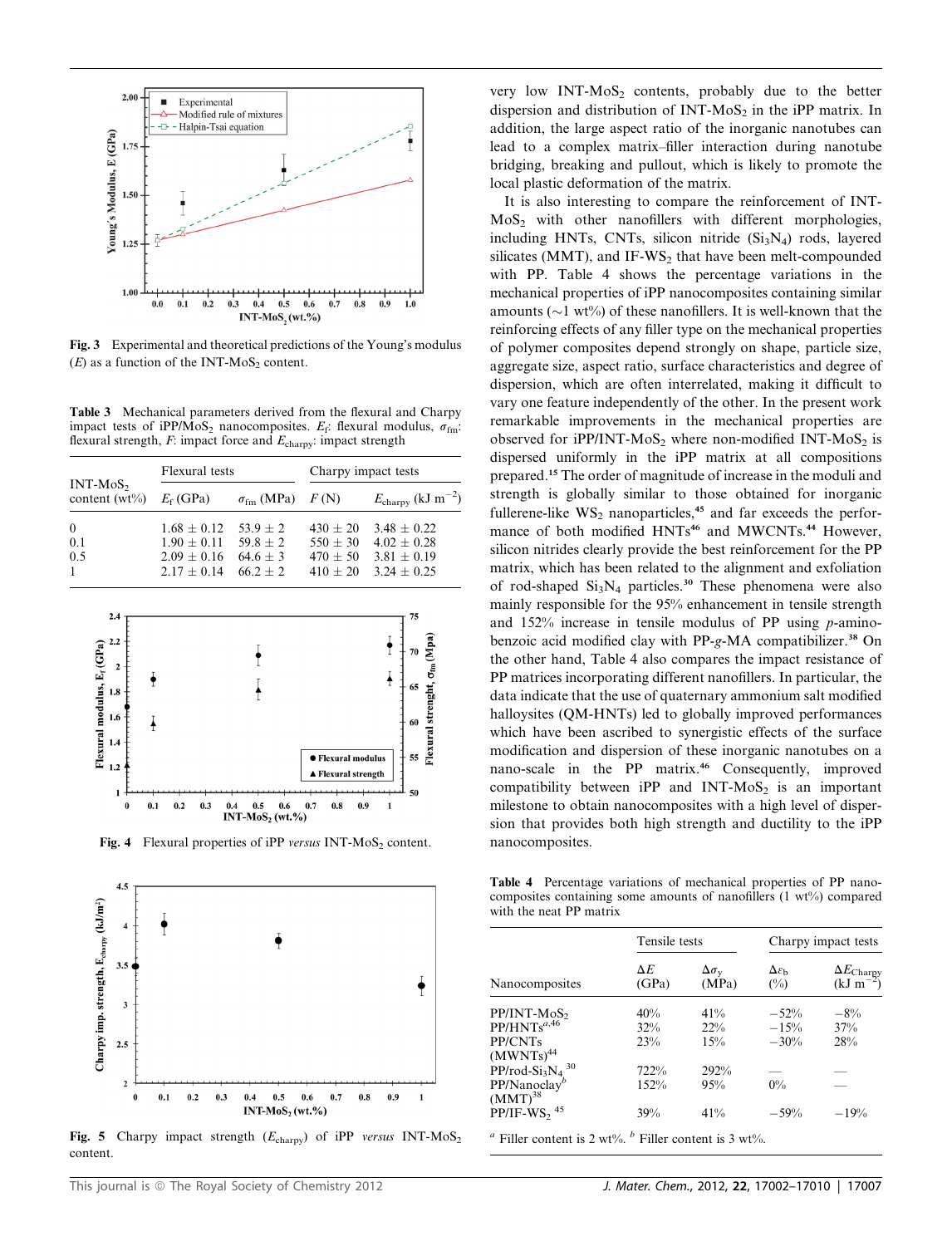3.3. Tribological properties

Fig. 6a shows typical curves of the friction coefficient  $(u)$  for neat iPP and the nanocomposites as a function of the sliding distance. It can be observed that the value of  $\mu$  for iPP increases



Fig. 6 Tribological properties of  $iPP/INT-MoS<sub>2</sub>$  nanocomposites. (a) Coefficient of friction as a function of the sliding distance. (b) Steady state coefficient of friction as a function of the INT-MoS<sub>2</sub> content. (c) Specific wear rate of neat iPP and the nanocomposites and (d) percentage variations of specific wear rate of PP nanocomposites containing 1 wt% of nanofillers (e.g. INT-MoS<sub>2</sub> [this work], nanoclay<sup>51</sup> and IF-WS<sub>2</sub><sup>45</sup>) compared with the neat PP matrix.

considerably during the early stages of the tribological test, ascribed to a progressive increase in temperature. After a certain sliding distance, the friction force and temperature reach a maximum at which point the shear strength and elastic modulus of the softer material decrease, making sliding between the polymer and the steel surfaces easier, hence the friction coefficient decreases, tending to a steady state.<sup>47</sup> A similar behaviour is found for nanocomposites with very low INT-MoS<sub>2</sub> loadings, however, for the sample with 1 wt% nanotube content the initial increase is considerably less pronounced, indicating less softening of the matrix due to the presence of the nanofiller. Fig. 6b shows the mean friction coefficient as a function of the INT- $MoS<sub>2</sub> content. The addition of small amounts of this nanofiller$ leads to a progressive decrease in  $\mu$ , to about 15% at 1 wt% loading. This behaviour can be explained in terms of the lubricating effect of the INT-MoS<sub>2</sub> and a very efficient dispersion of the nanotubes within the matrix. The shearing force decreased due to the lower shear strength of the lubricant nanofiller that results in a lower  $\mu$ . Moreover, the load bearing capacity and thermal resistance are improved by adding hard nanofillers, which increase the heat conductivity and lead to a reduction in the temperature during sliding contact. Fig. 6c compares the wear rate of iPP and the nanocomposites. With the incorporation of INT- $MoS<sub>2</sub>$  the wear resistance of the polymer is considerably enhanced and the nanocomposite with  $1 \text{ wt}$ % loading shows a reduction of about 53%. These inorganic nanotubes dispersed in the polymer matrix can act both as a barrier and prevent largescale fragmentation of the iPP matrix. It was reported that nanofillers of similar dimensions as the segments of the surrounding polymer chains allow material removal to be milder and aid the formation of uniform tenacious transfer film.<sup>48,49</sup>

The hardness contribution also plays a vital role in wear property improvement.<sup>50</sup> Fig. 6d also compares the percentage variations in the wear rate of PP nanocomposites containing 1 wt % of nanoclay<sup>51</sup> and IF-WS<sub>2</sub>.<sup>45</sup> In particular, PP/INT-MoS<sub>2</sub> showed better wear property improvement than PP/nanoclays without the need for an exfoliation process. The effects of the CNT content on the wear properties and mechanical properties were mainly investigated by Lim  $et$  al.<sup>52</sup> who found that the CNTs played an important role in bridging molecular chain– CNTs in the PP matrix, resulting in improvements in the wear and mechanical properties of the PP/CNT composites. However, the authors concluded that there was no clear, monotonic trend of decreasing friction coefficients with increased percentage of CNTs. The friction mechanism is complex and there are probably competing factors associated with it. The higher percentage improvement of wear rate is noticed for  $IF-WS<sub>2</sub>$  solid lubricant nanoparticles which have recently been identified as strong candidates for tribological applications in polymer nanocomposites like epoxy,<sup>53</sup> nylon-6 (ref. 14) and poly(ether ether ketone).<sup>13,54</sup> From the above data we can also suggest INT-MoS<sub>2</sub> as promising tribological additives for thermoplastic polymers.

Considering the lubricating character of the INT- $MoS<sub>2</sub>$ , it is interesting to analyze the influence of these nanofillers on the surface energy of iPP. The total surface energy and its polar and dispersion components for neat iPP and the nanocomposites were calculated using eqn (1) and the results are shown in Fig. 7. The surface energy of neat iPP is about 32 mN  $m^{-1}$ , and it decreases gradually with the addition of  $INT-MoS<sub>2</sub>$ , the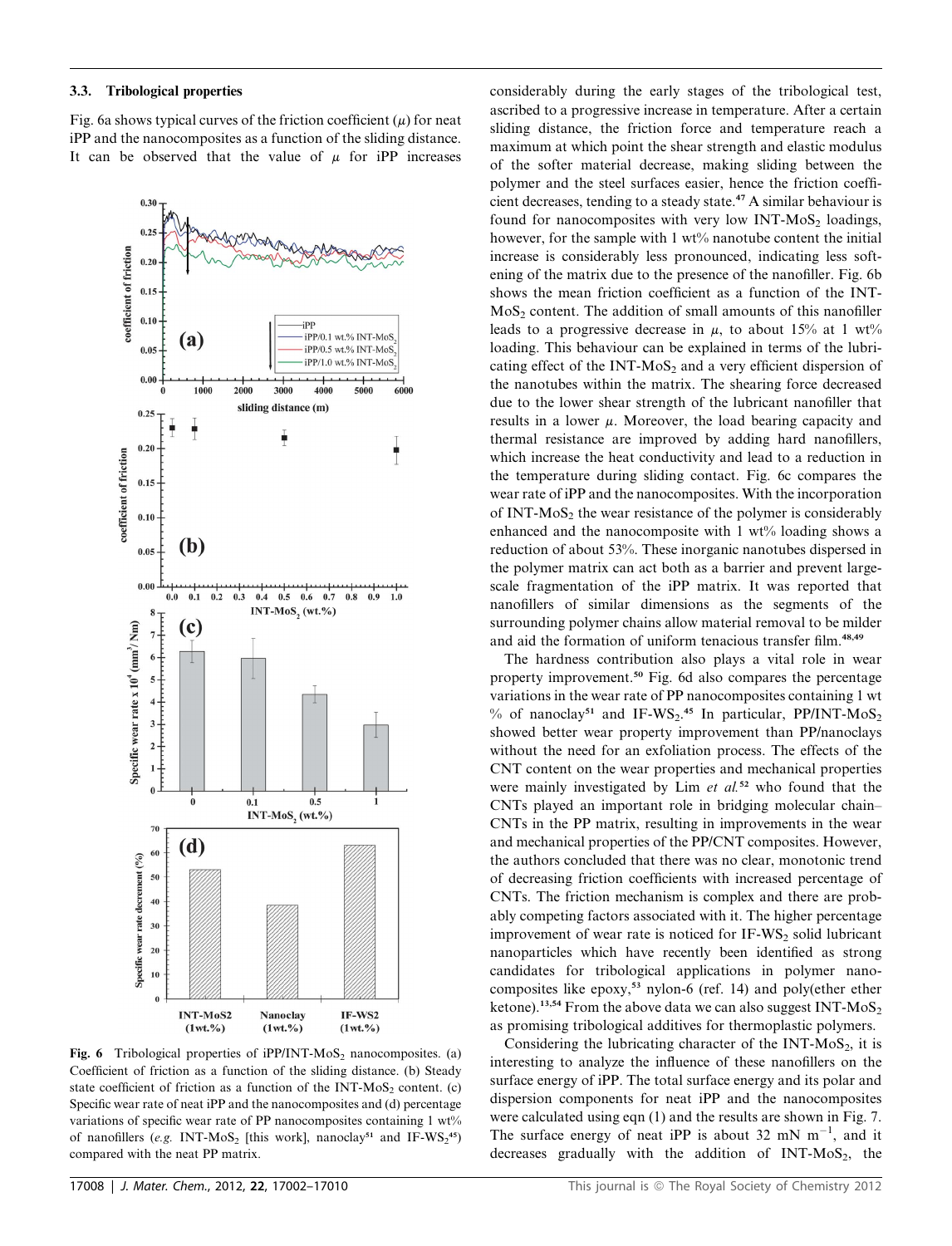

Fig. 7 Surface energy of iPP nanocomposites as a function of the INT-MoS<sub>2</sub> content.

reduction being around  $11\%$  for 1 wt% loading. A similar decrease was observed for the dispersive contribution, whereas the polar contribution remained approximately unchanged by the addition of these nanofillers. The observed decrease in the surface energy can be directly related to the lubricating character of the INT- $MoS<sub>2</sub>$  and the consequent improvement in tribological properties.

#### 4. Conclusion

In the present investigation, the incorporation of well-dispersed  $INT-MoS<sub>2</sub>$  into the iPP matrix provides an alternative strategy for overcoming the limitations of polymer nanocomposites (i.e. performance, cost effectiveness and processability), and offers new prospects in the preparation of advanced materials. The  $INT-MoS<sub>2</sub>$  shows promise for improving both the thermal stability and the crystallization rate of iPP when compared with other nanosized particles such as HNTs, CNTs, silicon nitrides, nanoclays and inorganic fullerenes. The thermal stability reflected by the temperature at 10% weight loss in nitrogen of nanocomposites filled with 1 wt% of INT-MoS<sub>2</sub> was almost 60  $\degree$ C higher than that of neat iPP. The INT-MoS<sub>2</sub> filler also serves as an effective nucleating agent facilitating the crystallization of iPP. Significant enhancement in tensile and flexural properties of the iPP matrix has been observed with addition of 1 wt% of INT- $MoS<sub>2</sub>$ , and the order of magnitude of the increase in moduli and strength is globally similar to that obtained with  $IF-WS<sub>2</sub>$  nanoparticles, far exceeding both modified HNTs and CNTs (1 wt%). Silicon nitrides clearly provided the best reinforcement for the PP matrix, which has been related to the alignment and exfoliation of rod-shaped  $Si<sub>3</sub>N<sub>4</sub>$  particles, a phenomenon also mainly responsible for the remarkable enhancement in tensile strength and modulus of PP using combined modifier/compatibilizer systems. In addition, the impact resistance of iPP nanocomposites reaches a maximum with addition of the modified HNTs that has been ascribed to synergistic effects of surface modification and dispersion of inorganic nanotubes on a nanoscale in the PP matrix. Consequently, improved compatibility between iPP and  $INT-MoS<sub>2</sub>$  will be a crucial factor to obtain nanocomposites with a high level of dispersion in order to provide both high strength and ductility to the iPP nanocomposites. The investigation of the tribological behaviour reveals that the nanocomposites exhibit markedly improved wear

properties with the addition of INT-MoS<sub>2</sub>. Based on the thermal, mechanical and tribological data, it can be concluded that these environmentally friendly inorganic  $MoS<sub>2</sub>$  nanotubes have promising prospects for the development of new polymer nanocomposites for structural and functional applications.

#### Acknowledgements

Dr M. Naffakh would like to acknowledge the Ministerio de Economía y Competitividad (MINECO) for a 'Ramón y Cajal' Research Fellowship and Dr Ana Diez-Pascual wishes to acknowledge the CSIC for a JAE Postdoctoral Fellowship. This work was supported by the Spanish Ministry of Science & Innovation in the Project MAT-2010-21070-C02-01. Dr Maja Remskar would like to thank Mr Janez Jelenc for technical help in the synthesis of the  $MoS<sub>2</sub>$  nanotubes and the Slovenian Research Agency of the Republic of Slovenia for financial support, contracts no. J2-2115 and J1-2352.

#### References

- 1 E. P. Giannelis, Adv. Mater., 1996, 8, 29.
- 2 M. Moniruzzaman and K. I. Winey, Macromolecules, 2006, 39, 5194.
- 3 K. L. Winey and R. A. Vaia, MRS Bull., 2007, 32, 314.
- 4 S. Pavlidou and C. D. Papaspyrides, Prog. Polym. Sci., 2008, 33, 1119.
- 5 W. Caseri, Chem. Eng. Commun., 2009, 196, 549. 6 H. Kim, A. A. Abdala and C. W. Macosko, Macromolecules, 2010, 43, 6515.
- 7 R. Tenne, L. Margulis, M. Genut and G. Hodes, Nature, 1992, 360, 444.
- 8 L. Margulis, G. Salitra, R. Tenne and M. Talianker, Nature, 1993, 365, 113.
- 9 M. Remskar, Adv. Mater., 2004, 16, 1497.
- 10 R. Tenne, Nat. Nanotechnol., 2006, 1, 103.
- 11 M. Naffakh, Z. Martín, N. Fanegas, C. Marco, M. A. Gómez and I. Jimenez, J. Polym. Sci., Part B: Polym. Phys., 2007, 45, 2309.
- 12 M. Naffakh, C. Marco, M. A. Gómez and I. Jiménez, J. Phys. Chem. B, 2009, 113, 7107.
- 13 M. Naffakh, A. M. Díez-Pascual, C. Marco, M. A. Gómez and I. Jimenez, J. Phys. Chem. B, 2010, 114, 11444.
- 14 M. Naffakh, C. Marco, M. A. Gómez and I. Jiménez, Mater. Chem. Phys., 2011, 129, 641.
- 15 M. Naffakh, M. Remškar, C. Marco, M. A. Gómez and I. Jiménez, J. Mater. Chem., 2011, 21, 3574.
- 16 M. Naffakh, C. Marco and M. A. Gómez, J. Phys. Chem. B, 2011, 115, 2248.
- 17 M. Naffakh, M. Remškar, C. Marco and M. A. Gómez, J. Phys. Chem. B, 2011, 115, 2850.
- 18 A. Zak, L. Sallacan-Ecker, A. Margolin, M. Genut and R. Tenne, Nano, 2009, 4, 91.
- 19 E. Zohar, S. Baruch, M. Shneider, H. Dodiuk, S. Kenig, R. Tenne and H. D. Wagner, J. Adhes. Sci. Technol., 2011, 25, 1603.
- 20 C. S. Reddy, A. Zak and E. Zussman, J. Mater. Chem., 2011, 21, 16086.
- 21 M. Remskar, A. Mrzel, M. Virsek and A. Jesih, Adv. Mater., 2007, 19, 4276.
- 22 M. Remskar, M. Virsek and A. Mrzel, Appl. Phys. Lett., 2009, 95, 133–122.
- 23 J. Jelenc and M. Remskar, Nanoscale Res. Lett., 2012, 7, 208.
- 24 D. K. Owens and R. C. Wendt, J. Appl. Polym. Sci., 1969, 13, 1741.
- 25 B. Fillon, B. Lotz, A. Thierry and J. C. Wittmann, J. Polym. Sci., Part B: Polym. Phys., 1993, 31, 1395.
- 26 B. Fillon, A. Thierry, B. Lotz and J. C. Wittmann, J. Therm. Anal., 1994, 42, 721.
- 27 C. Marco, M. A. Gómez, G. Ellis and J. M. Arribas, J. Appl. Polym. Sci., 2002, **84**, 1669.
- 28 M. Liu, B. Guo, M. Du, F. Chen and D. Jia, Polymer, 2009, 50, 3022.